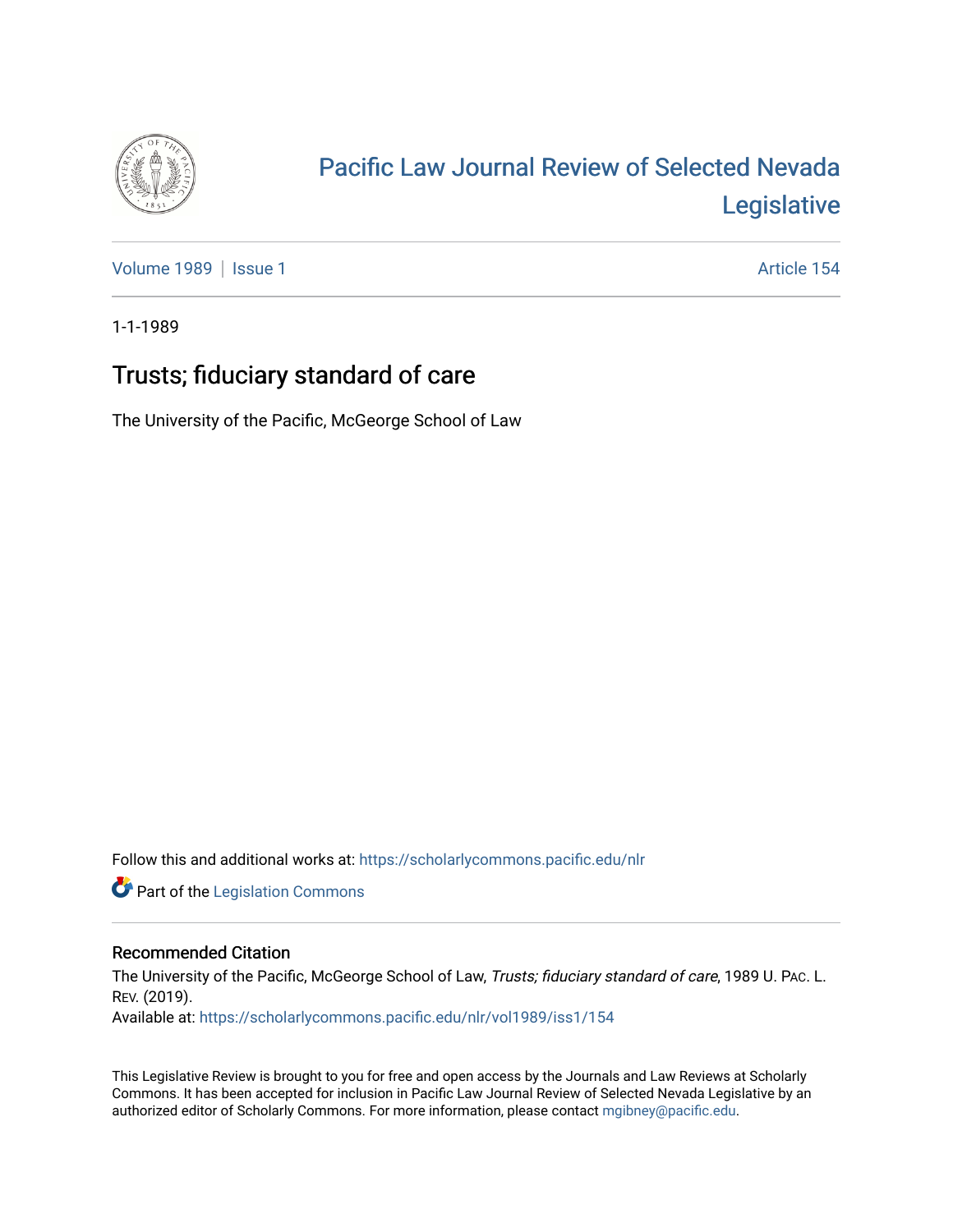### **Trusts**

#### **Trusts; fiduciary standard of care**

NEV. REV. STAT. § 164.050 (amended). AB 357 (Committee on Judiciary); 1989 STAT. Ch. 71

Under existing law, the fiduciary of a trust must exercise the standard of care of a prudent person when making investment decisions.<sup>1</sup> The fiduciary must make these decisions in light of the potential income from the investment and the security of the capital. $<sup>2</sup>$ </sup> Chapter 71 requires that the fiduciary base an investment decision on the nature and potential of the investment, the characteristics of the whole portfolio, and the economic situation and goals of the beneficiary. 3

*KR* 

1. NEv. REv. STAT. § 164.050 (amended by 1989 Nev. Stat. ch. 71, sec. 1, at\_). 2. *Id.* 

3. 1989 Nev. Stat. ch. 71, sec. 1 at \_\_ (amending NEV. REV. STAT. § 164.050). The portfolio approach of Chapter 71 is similar to the approach taken by the Employment Retirement Income Security Act's regulation on the investment duties of a fiduciary of an employee benefit plan. *Compare* 1989 Nev. Stat. ch. 71, sec. 1, at \_\_\_ (amending Nev. Rev. STAT. § 164.050) *with* 44 Fed. Reg. 37,222 (1979) (codified at 29 CFR § 2550.404a·l).

*Review of Selected Nevada Legislation* 211